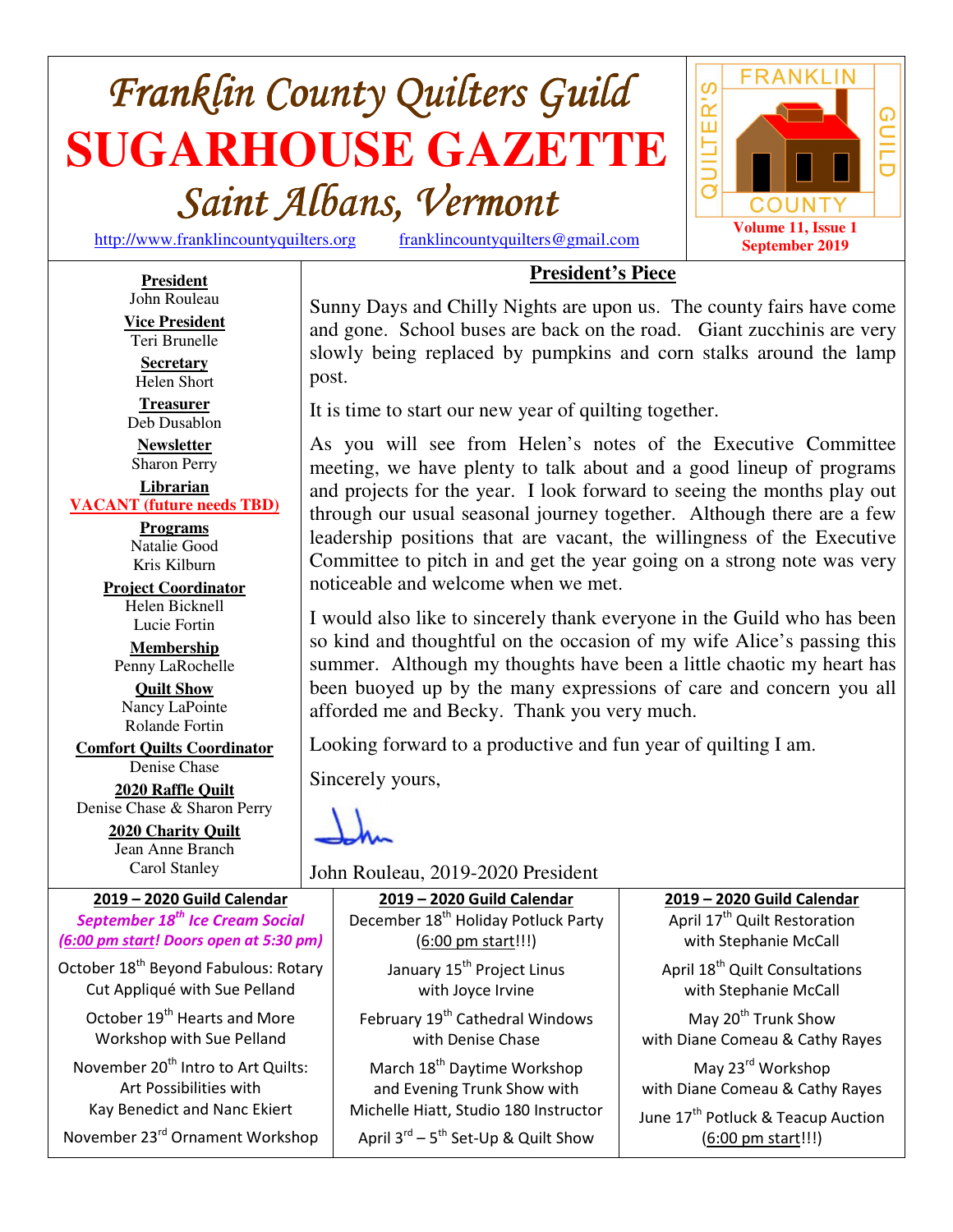## **FRANKLIN COUNTY QUILTERS GUILD Minutes of June 21, 2019**

Present: Total attended 31 members.

It was announced that the Raffle Quilt donated to the Jim Bashaw Fund helped raise \$20,000 with activities centered on raffle ticket sales.

Jessica VanDenburgh presented the evening's program on color theory.

**Secretary's Report** for May 2019 meeting: Motion to accept by Nanc Ekiert, seconded by MaryEllen Therrien. Approved.

**Treasurer's Report** for May 2019 meeting: Motion to accept by Nanc Ekiert, seconded by MaryEllen Therrien. Approved.

**2020 Quilt Show** will be held April 4&5 with set up on the  $3<sup>rd</sup>$ . Co-Chairs for the show will be Nancy LaPointe and Rolande Fortin. April Walker and Nadine Frobel will co-chair publicity. It was suggested that quilts be displayed in area stores prior to the show to generate interest and that announcements be put on Front Porch Forum. New clipboards for voting are being ordered.

**Community Comfort Quilts**: Home Health has a good inventory and won't need any for a while.

**2020 Charity Quilt:** The Guild has not received any requests and invites members to spread the word. Carol Stanley and Jean Anne Branch will make the 2020 Charity Quilt.

**2019-2020 Program**: The Membership Year will open with the September meeting featuring the Ice Cream Social. On October  $18<sup>th</sup>$  &  $19<sup>th</sup>$  Sue Pelland will do a trunk show and workshop on fusible appliqué. In March 2020, Michelle Hiatt will do a daytime workshop followed by a trunk show at the guild meeting that evening. Future programs and dates to be announced at the September meeting.

**Fundraising:** The guild is looking for members to volunteer and assume the responsibilities.

**Block of the Month/Projects:** Helen Bicknell and Lucie Fortin have volunteered for 2019-2020.

**Membership raffle** was won by Diane Kane.

### **Show and Tell**

**Next meeting** – Wednesday September  $18<sup>th</sup>$ , 2019.

The meeting was adjourned.

Respectfully Submitted by Helen Short, Secretary



| Jennifer       | <b>Burt</b>      | September | 1  |
|----------------|------------------|-----------|----|
| Teri           | <b>Brunelle</b>  | September | 2  |
| <b>Beverly</b> | Cook             | September | 4  |
| Patricia       | Hedman           | September | 5  |
| Charlotte      | <b>Stevens</b>   | September | 9  |
| Jeanette       | Lapierre         | September | 10 |
| Helen          | <b>Bicknell</b>  | September | 12 |
| Dale           | <b>McFeeters</b> | September | 12 |
| Nadine         | Froebel          | September | 13 |
| Monica         | Kelley           | September | 13 |
| Anza           | <b>Myers</b>     | September | 19 |
| Carolyn        | Kittell          | September | 28 |

# *…and many more!!!*



It's " $B$ *gck*"  $t_{0}$ School" Time

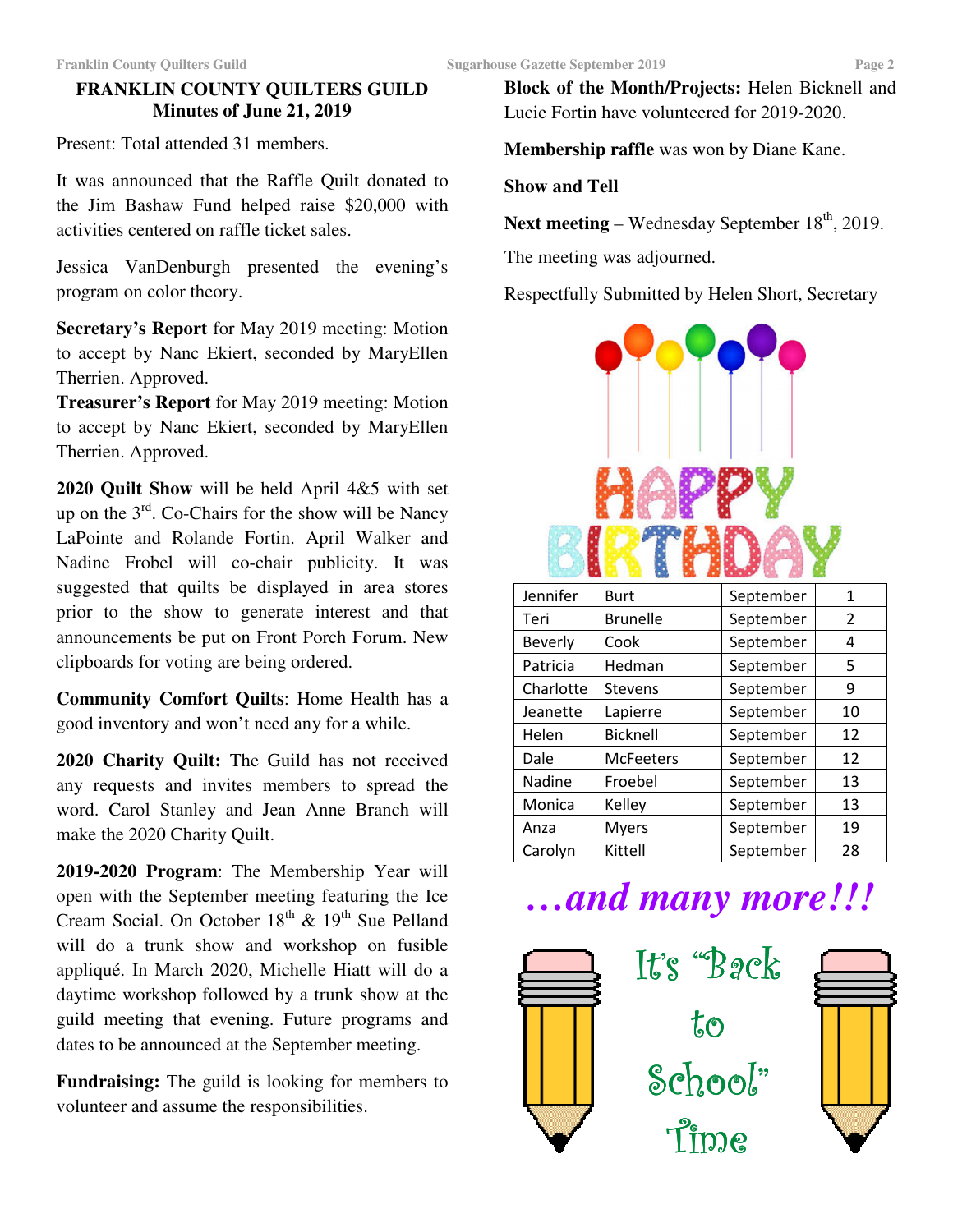# **FRANKLIN COUNTY QUILTERS GUILD Executive Committee Meeting Minutes of August 21, 2019**

**Present:** Sharon Perry, Helen Short, Denise Chase, Rolande Fortin, Nancy LaPointe, Krissy Kilburn, Penny LaRochelle, John Rouleau, Natalie Good, Deb Dusablon, Diane Kane.

A letter was reviewed from the Franklin County Area Cancer Network requesting the **2020 Charity Quilt**. A motion was made by Helen Short, seconded by Penny LaRochelle to grant the 2020 Charity Quilt to the Cancer Network.

Denise Chase and Sharon Perry volunteered to make the **Raffle Quilt for 2020,** and the committee accepted.

**Fundraising:** Helen Short agreed to seek area sponsors for the 2020 Quilt Show. The committee decided not to seek corporate sponsors for 2019- 2020 because we currently are well supplied with fabric and financial resources for our Comfort Quilts. John will send past donors a letter thanking them for their support and stating that when the need arises, the Guild will ask for donations.

**Library:** With the passing of Alice, John has offered to keep the books stored in their home until a home for them is found. A discussion ensued that with the advent of the internet, most members get their quilting ideas and patterns from it, not books. The library has been under used for years, and it is questioned if it is still practical for the Guild to maintain one. Team members mentioned that other area guilds have sold the books in their library to fellow members or at events at low cost. Currently, our Guild will accept no further donations and this subject will be moved to a regular, monthly business meeting for a final decision about what to do with the Guild's library.

**Membership:** Penny LaRochelle will be sending out an updated form for members to complete. If the forms are completed before the meeting and sent back in or brought to the meeting, the line at the membership table will be shorter.

**Newsletter:** Sharon Perry will be composing the Guild's Newsletter. The deadline for the September newsletter is August 28, 2019.

and where to get the printing done as well as how to get the posters and flyers distributed without burdening one or two members with the task. Kay has agreed to handle quilt registration and layout at the show.

**Raffle Quilt:** The price of the tickets was reviewed. Should we stay with the usual of \$1 for one, \$5 for six or go to the newer model groups are using, \$2 for one, \$10 for 6? A change would save on printing costs because fewer tickets would need to be printed. It was agreed to bring this issue to the general membership for a decision.

**Comfort Quilts:** There is currently a good supply of lap quilts and Franklin County Home Health currently does not have a need for more. There is a need for twin sized quilts. Denise has some kits made up for twin sized quilts. We have members who will long-arm twin sized or bigger quilts if another member makes the top.

**Program:** Natalie passed out a list of this year's programs. It looks to be an exciting year with some *Big Names* scheduled to come. The September meeting will be our meet and greet and ice cream social.

**Projects:** Helen Bicknell and Lucie Fortin will be our project leaders.

Guild members have had requests from people, including members for a basic quilting class. The team discussed when and where to hold one. Interest will be assessed at a meeting and plans will go forward if there is sufficient interest and commitment.

Submitted by Helen Short, Secretary



**Welcome** 

**September**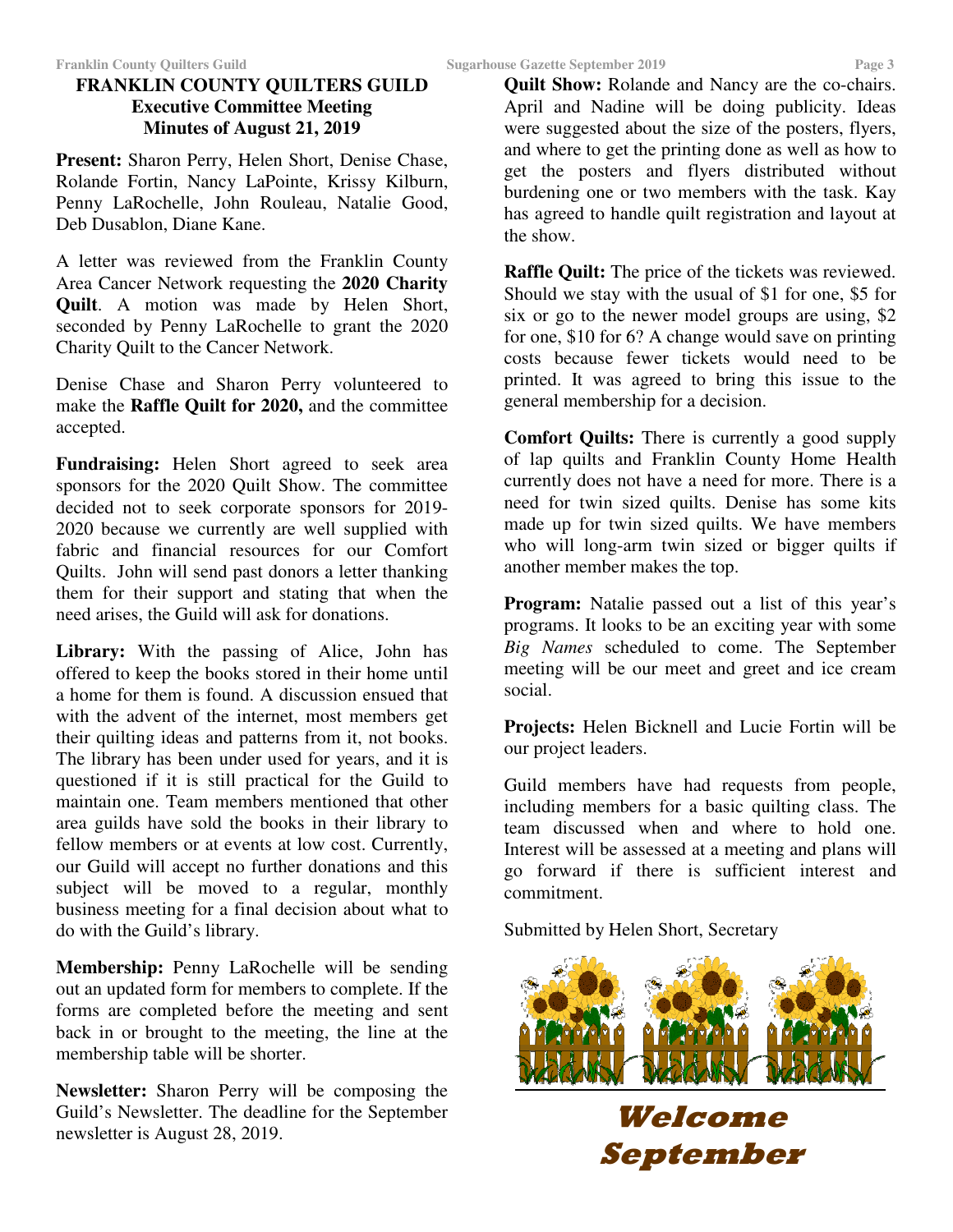#### **TREASURER'S REPORT FOR SEPTEMBER 2019**

# **FRANKLIN COUNTY QUILTER'S GUILD Treasurer's Report -- September 18, 2019**

| <b>Opening Balance</b>                           |                                      | \$9,001.75 |
|--------------------------------------------------|--------------------------------------|------------|
| <b>Funds collected</b>                           |                                      |            |
| Jessica VanDenburgh workshop                     | \$195.00                             |            |
| Membership dues                                  | \$60.00                              |            |
| <b>Bridge patterns</b>                           | \$150.00                             |            |
| Workshops                                        | \$80.00                              |            |
| <b>Total Funds Collected</b>                     | \$485.00                             |            |
|                                                  | Sub-Total                            | \$9,486.75 |
| Funds paid out                                   |                                      |            |
| Gerald Perry, Aug & Sep room set-up              | \$70.00                              |            |
| Service charges, for printing additional checks  | \$36.05                              |            |
| Sew Many Creations, June workshop & program      | \$1,005.00                           |            |
| April Walker, QS posters printing w/DMP          | \$117.50                             |            |
| Denise Chase, QS raffle score boards             | \$80.00                              |            |
| NMC Campaign, Capital Campaign third installment | \$200.00                             |            |
| Nancy LaPointe, QS pole pickup/return & gas      | \$249.81                             |            |
| Total Funds Paid Out                             | \$1,758.36                           |            |
|                                                  | <b>Grand Total</b><br>Comfort Quilt/ | \$7,728.39 |
|                                                  | <b>Supplies Donations</b>            | (\$248.48) |
|                                                  | <b>Guild Funds Available</b>         | \$7,479.91 |

2019 YTD Collections: \$6,397.81

Respectfully submitted, Deborah L. Dusablon, Treasurer

# **LINK TO FRANKLIN COUNTY BARN QUILT TRAIL**

The Franklin County Barn Quilt Trail, previously found on the FCQG website, can now be accessed at http://www.barnquiltsofnorthernvermont.org/.

*Deadline for articles for next newsletter:* 

**Wednesday, September 25th, 2019** 

Please email articles to Sharon Perry, vtquilter@gmail.com, or mail to PO Box 517, Montgomery Center VT 05471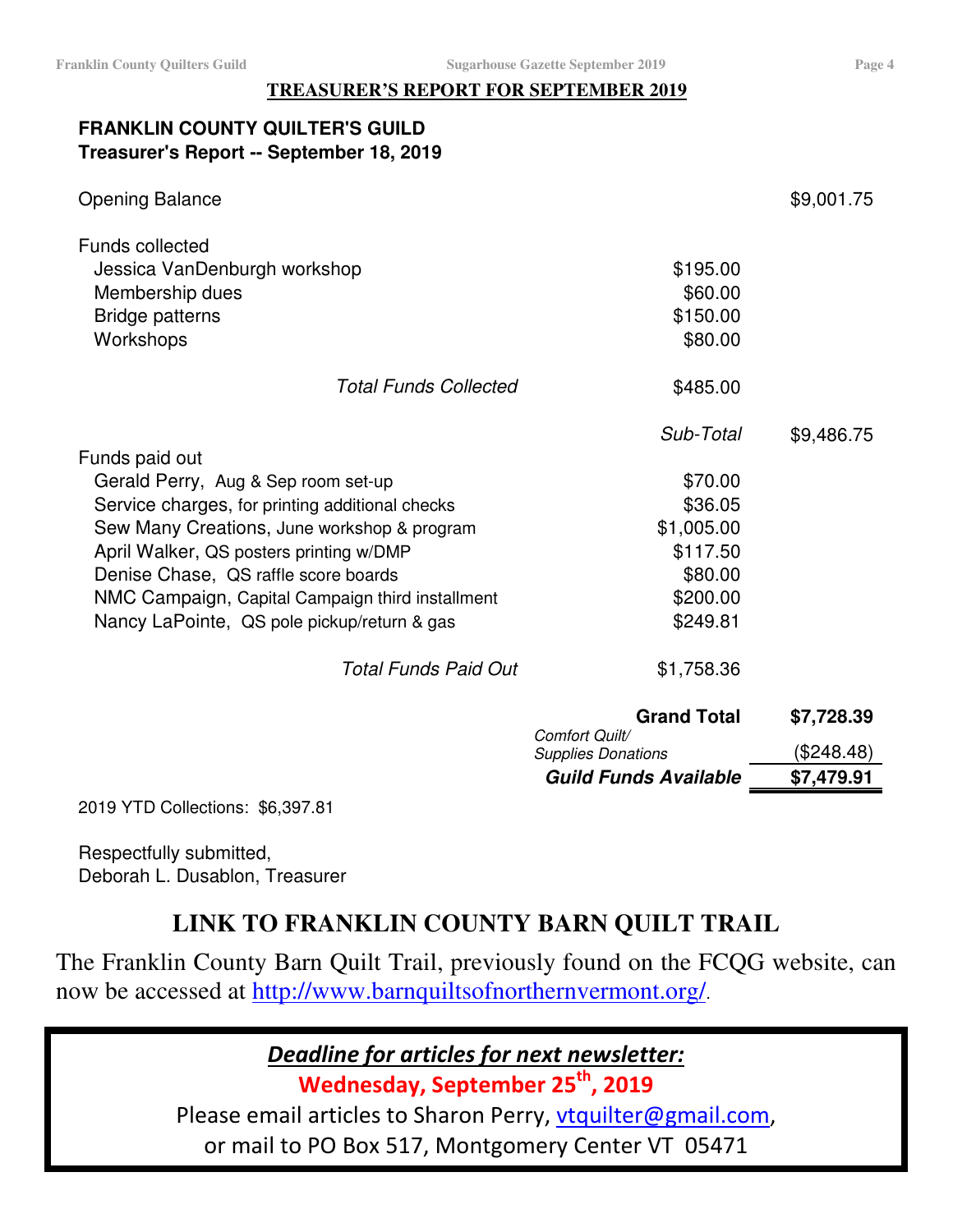# **2019 – 2020 Programs**

**September** will be our traditional Ice Cream Social. Doors open at 5:30 pm with a 6:00 pm start. Come and socialize with your quilting friends and catch up on all the news from the summer. We will have a business meeting and show and tell as always. Sign up for October's workshop (see below) and pay to hold your slot.

# **October Program**



**Hearts & More** 

Our presenter in October is Sue Pelland. On **Friday,**  October 18<sup>th</sup>, her program will be Beyond Fabulous: Rotary Cut Appliqué with Hearts & More! Lecture and Trunk Show. The next day, **Saturday, October 19th ,** there will be a Hearts & More workshop, **9:00 am to 3:00 pm**, for up to 24 students (we have 11 signed up now). **Small Hearts & More template set required,** large set is optional. Workshop is \$40. Small set is \$23.95. Large set \$27.95. Both sets \$47.95. There will be 2 small & one large set available at the workshop. Further instructions will be sent to participants as I receive them from Sue. Check out her website, suepellanddesigns.com. Questions? Contact Natalie Good nat4good@gmail.com or 802 782-6819.

## **UPCOMING EVENTS**

**3 rd Annual Swanton Arts Spectacular, September 7th, 2019:** Sponsored by the Swanton Arts Council in downtown Swanton Village on the Green. Event hours:  $\overline{10 \text{ am} - 5 \text{ pm}}$ . Featuring crafts, artists, and community exhibits along with multiple musicians and performers!

**26th Annual Bennington Quiltfest, September 14th – 15th, 2019:** Sponsored by the Quiet Valley Quilters Guild at the Mount Anthony Union Middle School, 747 East Road, Bennington. Show hours: Saturday, 9 am – 5 pm; Sunday, 10 am – 4 pm. Admission \$8, Children 12 and under free. Features new quilts, demonstrations, Quilt Raffle, Challenge Quilts, vendors, consignment boutique, People's Choice Awards, and special exhibits. **Handicapped Accessible.**

**Celebrating Creativity, September 28<sup>th</sup> – 29<sup>th</sup>, 2019:** Sponsored by the Champlain Valley Quilters Guild of New York at the SUNY Plattsburgh Fieldhouse, 167 Rugar Street, Plattsburgh, NY. Show hours: Saturday, 10 am – 5 pm; Sunday, 10 am – 4 pm. Features over 300 Quilts, vendors, gift shop of handmade items, and more!

**4 th Annual Oktoberfest, October 5th, 2019:** In downtown Jay. Featuring chili cook-off contest, pumpkin pie, wagon rides, kids' games, silent auction, and live music. Event hours: 10 am – 4 pm.

**39th Annual Essex Fall Craft Show, October 25th – 27th, 2019:** At the Champlain Valley Expo, Essex Junction. Show hour**s: Friday, Noon – 6 pm; Saturday, 9 am – 6 pm; Sunday, 10 am – 4 pm. Price of admission** includes entry into the Vermont Antique Expo and Sale on the same weekend.